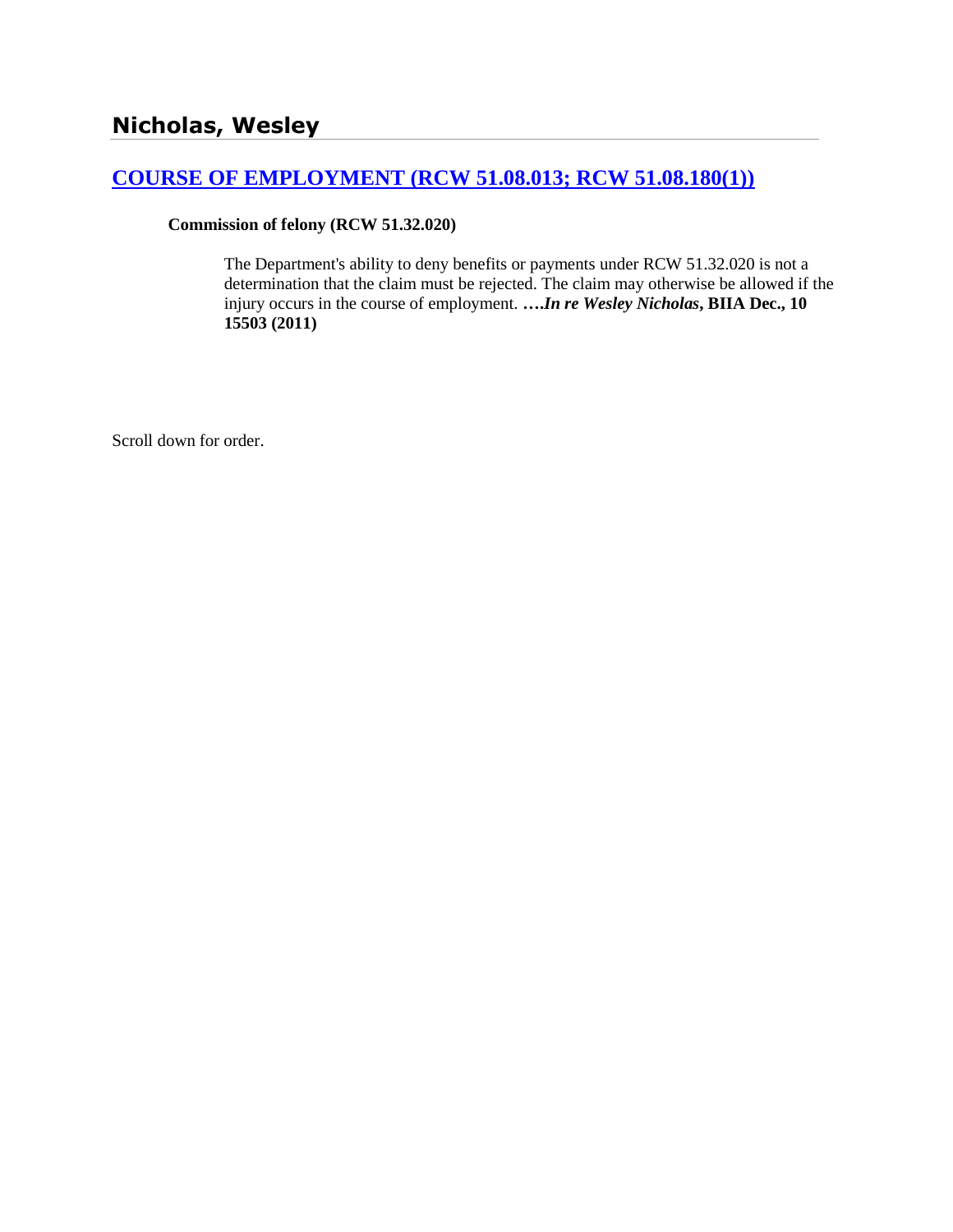# **BEFORE THE BOARD OF INDUSTRIAL INSURANCE APPEALS STATE OF WASHINGTON**

**)**

**IN RE: WESLEY H. NICHOLAS ) DOCKET NO. 10 15503**

**CLAIM NO. AF-92067 ) DECISION AND ORDER**

APPEARANCES:

Claimant, Wesley H. Nicholas, by Law Offices of Beemer & Mumma, per Samuel W. Jordan

- Employer, Wren Construction, Inc., per Randy S. Bonsen, President
	- Department of Labor and Industries, by The Office of the Attorney General, per G. Ward McAuliffe, Assistant

The claimant, Wesley H. Nicholas, filed an appeal with the Board of Industrial Insurance Appeals on May 10, 2010, from an order of the Department of Labor and Industries dated April 8, 2010. In this order, the Department affirmed its order of January 25, 2010, in which it rejected this claim because the claimant was not in the course of employment at the time of his injury. The Department order is **REVERSED AND REMANDED**.

# **DECISION**

As provided by RCW 51.52.104 and RCW 51.52.106, this matter is before the Board for review and decision. The claimant filed a timely Petition for Review of a Proposed Decision and Order issued on July 7, 2011, in which the industrial appeals judge affirmed the Department order dated April 8, 2010. This order addresses the issue of whether the claimant was in the course of employment when injured on October 13, 2009. This order also explains that the issue of whether the claimant can be denied benefits pursuant RCW 51.32.020 is not before the Board in this appeal.

The Board has reviewed the evidentiary rulings in the record of proceedings and finds that no prejudicial error was committed. The rulings are affirmed.

# Course of Employment.

The salient facts are as follows: On October 13, 2009, Mr. Nicholas was driving in excess of 90 miles per hour, on Interstate 90, in the flat-lands of eastern Washington. The posted speed limit is 70 miles per hour. He was driving an employer-provided vehicle from Deer Park, Washington, to Spokane, Washington, and was paid for the time of which he was traveling. Just outside of

1

2

3

4

5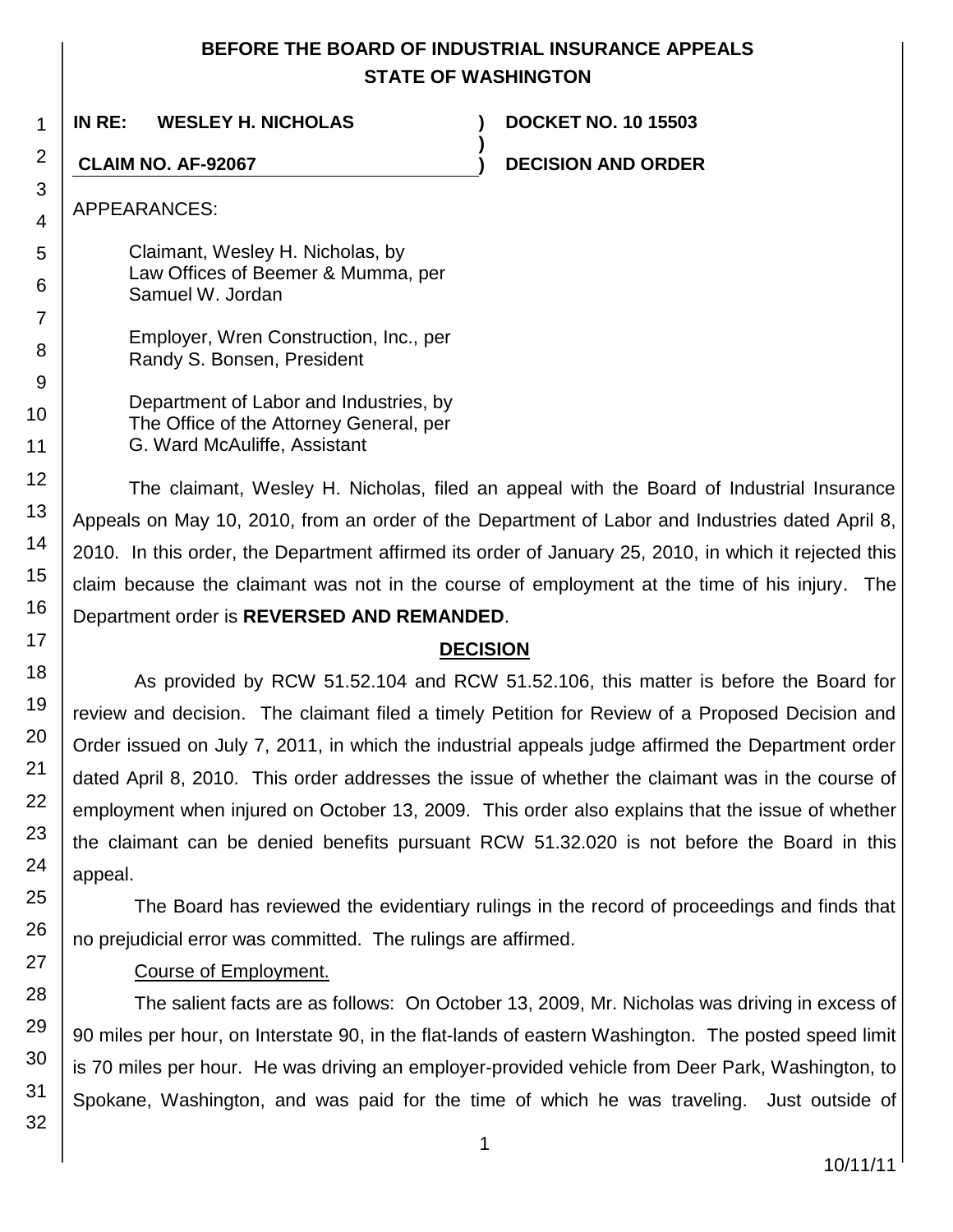1 2 3 4 5 Ritzville, Washington, Mr. Nicholas was involved in a serious single-vehicle motor vehicle accident, sustaining significant injuries as a result. During the course of emergency treatment, point-of-care testing of Mr. Nicholas' urine revealed marijuana of at least 50 nanograms per milliliter, and (unprescribed) methadone of at least 300 nanograms per milliliter. Those levels were insufficient to determine that Mr. Nicholas was impaired while driving.

6 7 8 9 10 11 12 13 We start with the well established general rule that "an accident or injury need only be sustained in or during 'the course of employment.'" *In re Brian Kozeni*, Dec'd., BIIA Dec., 63,062, (1983), *citing Tilly v. Department of Labor & Indus.*, 52, Wn.2d 148 (195). While on travel status, the courts generally consider a worker to be in the course of employment. *Ball-Foster Glass Container Co. v. Giovanelli,* 163 Wn.2d 133, 142-143 (2008). Insofar as Mr. Nicholas was on travel status, driving an employer-provided vehicle, and being paid for his travel time on October 13, 2009, the preliminary inquiry supports a finding that the injuries sustained as a result of the motor vehicle accident occurred during the course of employment.

14 15 16 17 18 19 20 21 22 23 24 Whether Mr. Nicholas had abandoned his course of employment, by having ingested marijuana or methadone at some point in time prior to his October 13, 2009 motor vehicle is best viewed in light of prior analogous decisions addressing alcohol intoxication. In Washington, intoxication is an available defense to the course of employment rule if the claimant is so intoxicated that he or she abandons his or her employment. *In re Brian Kozeni*, *citing Flavorland Industries, Inc. v. Schumacher*, 32 Wn. App. 428 (1982); *see, also, In re: Connye M. Draper, Dckt. No. 95 1618 (September 12, 1996)* (a worker may deviate from the course of employment through voluntary intoxication). Consumption of alcohol (or drugs, in the current matter), alone, is not the deciding factor. Rather, the test is whether the worker is so intoxicated that he cannot perform his duties such that it could reasonably be said that he had thereby abandoned his employment. *In re Austin Prentice, Dec'd*, BIIA Dec., 50,892 (1979).

One measure of that level is whether the outward appearance of the claimant is such that other people find her to be acting in a sober and normal manner or if she appears to be in a "drunken or wanton state."

27 *Draper,* at 6.

28 29 30 The facts of this matter fail to establish by any objective criteria (urinalysis) that Mr. Nicholas was intoxicated by the ingestion of drugs at the time of his October 13, 2009 motor vehicle accident. Any subjective criteria (slurred speech, water eyes), as described by the responding

31 32

25

26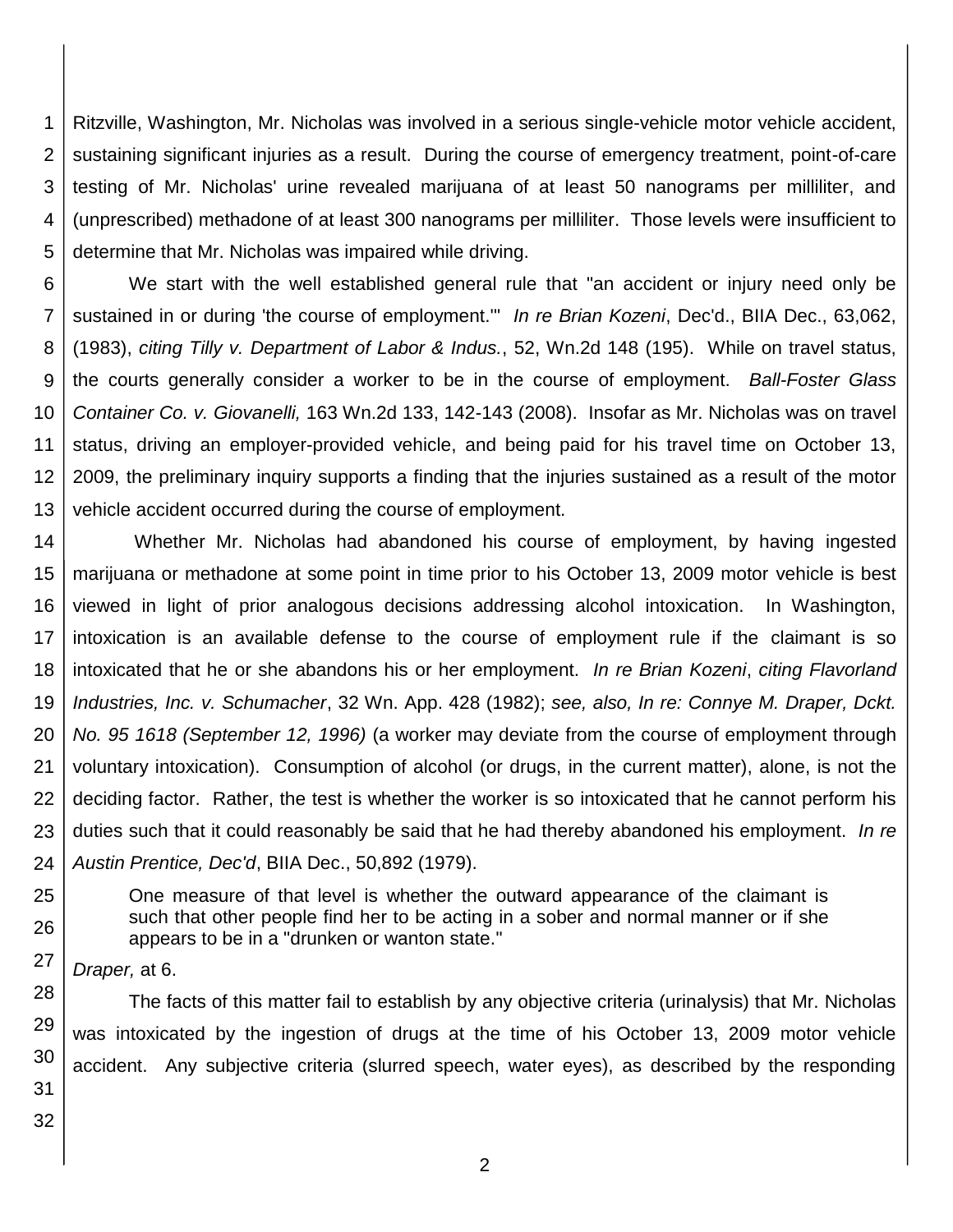1 2 Washington State Trooper, is significantly discounted due to the severe injuries to Mr. Nicholas' head and face, as well as the emergency-administered medications that rendered him drowsy.

3 4 5 Under the facts of this matter, we hold that Mr. Nicholas was not so intoxicated that he could not perform his duties, and that any suggestion of intoxicants in this system were not of the level such that he had removed himself from the course of employment.

### Driving at Excessive Speed.

7 8 9 10 11 12 13 We find sufficient evidence that at the time of his October 13, 2009 motor vehicle accident, Mr. Nicholas was driving at excessive speeds, when considering the legal speed limit on that portion of Interstate 90. If we adopt Mr. Nicholas' version of the event, he had fallen asleep while driving, and would not know how fast he was traveling at the time of the accident. We are not aware of any authority to suggest that falling asleep while driving is deemed sufficient to remove a worker from the course of employment. Driving at excessive speeds, intentional or not, did not remove Mr. Nicholas from the course of employment.

14 15 Based on the foregoing, this claim must be allowed for the industrial injury of October 13, 2009.

#### 16 RCW 51.32.020.

6

19

20

21 22

17 18 Extensively litigated in this matter, was whether Mr. Nicholas was in the commission of a felony at the time of his October 13, 2009 industrial injury. RCW 51.32.020 provides, in part, that:

If injury or death results to a worker from the deliberate intention of the worker himself or herself to produce such injury or death, or while the worker is engaged in the attempt to commit, or the commission of, a felony, neither the worker nor the widow, widower, child, or dependent of the worker shall receive any payment under this title.

23 24 25 26 27 28 29 30 31 32 We note the clear distinction between the "course of employment" allowance of this claim, and the Department's ability, then, to deny benefits, or "payments," under RCW 51.32.020. Through its January 25, 2010 order, the Department rejected the claim because Mr. Nicholas was not in the course of employment at the time of his October 13, 2009 motor vehicle accident. In that order the Department was silent as to whether benefits are denied based on the allegation that Mr. Nicholas was in the commission of a felony at the time. In other words, the Department has not yet passed on the "commission of a felony" issue. As such, it is beyond the Board's scope of review to make any determinations as to application of RCW 51.32.020. *See, In re Irene M. Uzzell*, Dckt. No. 09 18171 (December 13, 2010) (The Department has not decided whether this section of the statute applies; and if it does apply, whether it precludes the receipt of benefits; jurisdiction is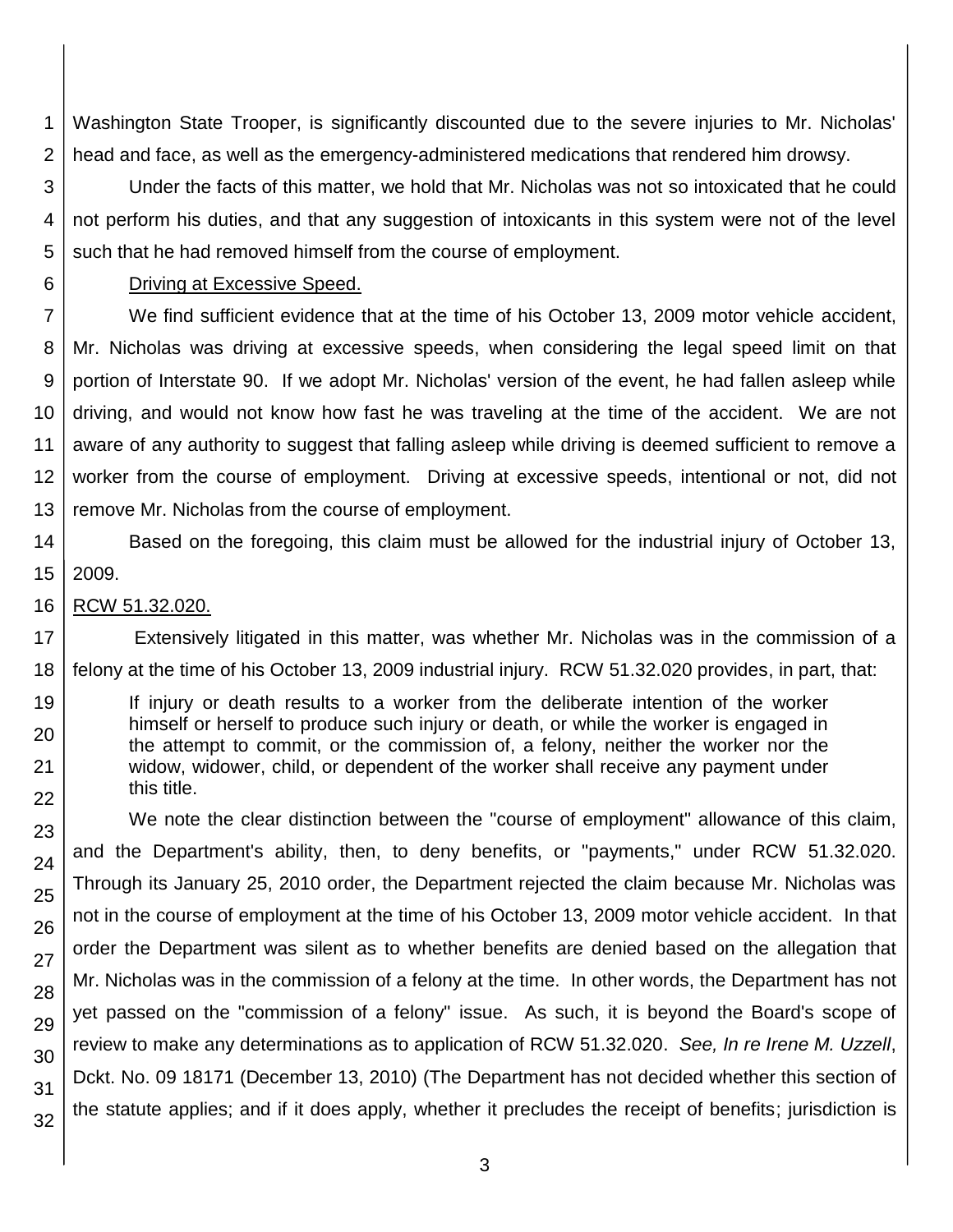1 limited to review Department decisions specified in the order on appeal; other issues not addressed

2 until the Department first decides it.), *citing, Lenk [v. Department of Labor & Indus](http://www.lexis.com/research/buttonTFLink?_m=4f714e376256a93daa2d60deb951c7af&_xfercite=%3ccite%20cc%3d%22USA%22%3e%3c%21%5bCDATA%5b2010%20WA%20Wrk.%20Comp.%20LEXIS%20223%5d%5d%3e%3c%2fcite%3e&_butType=3&_butStat=2&_butNum=7&_butInline=1&_butinfo=%3ccite%20cc%3d%22USA%22%3e%3c%21%5bCDATA%5b3%20Wn.%20App.%20977%5d%5d%3e%3c%2fcite%3e&_fmtstr=FULL&docnum=2&_startdoc=1&wchp=dGLzVzS-zSkAz&_md5=9f5b2b8d0916aafb33814664fe09aeb5)*., 3 Wn. App. 977

3 [\(1970\).](http://www.lexis.com/research/buttonTFLink?_m=4f714e376256a93daa2d60deb951c7af&_xfercite=%3ccite%20cc%3d%22USA%22%3e%3c%21%5bCDATA%5b2010%20WA%20Wrk.%20Comp.%20LEXIS%20223%5d%5d%3e%3c%2fcite%3e&_butType=3&_butStat=2&_butNum=7&_butInline=1&_butinfo=%3ccite%20cc%3d%22USA%22%3e%3c%21%5bCDATA%5b3%20Wn.%20App.%20977%5d%5d%3e%3c%2fcite%3e&_fmtstr=FULL&docnum=2&_startdoc=1&wchp=dGLzVzS-zSkAz&_md5=9f5b2b8d0916aafb33814664fe09aeb5) If a question is not passed upon by the Department, it cannot be reviewed either by the

4 Board or the superior court. *Uzzell,* at 2.

5 Conclusion.

6 7 8 9 The Department order dated April 8, 2010 is reversed, and this matter is remanded to the Department to allow this claim, as Mr. Nicholas was in the course of employment at the time of his October 13, 2009 motor vehicle accident, and resulting injuries. Based on the foregoing, we make the following:

10

13

23

24

25

26

27

28

29

30

31

32

11 12

# **FINDINGS OF FACT**

- 1. On October 22, 2009, the claimant, Wesley H. Nicholas, filed an Application for Benefits with the Department of Labor and Industries, in which he alleged that he was injured on October 13, 2009, while in the course of employment with Wren Construction, Inc.
- 14 15 On October 27, 2009, the Department issued an order in which it allowed the claim. On October 29, 2009, the employer filed a protest to the October 27, 2009 order.
- 16 17 18 19 On November 13, 2009, the Department issued an order in which it reconsidered its October 27, 2009 order. On January 5, 2010, the Department issued an order in which it affirmed its October 27, 2009 order. On January 6, 2010, the Department issued an order in which it reconsidered its January 5, 2010 order.
- 20 21 22 On January 25, 2010, the Department issued an order in which it rejected the claim, and assessed an overpayment for time loss compensation benefits for the period October 14, 2009, through November 6, 2009.
	- On January 29, 2010, the claimant filed a protest to the Department's January 25, 2010 order. On February 22, 2010, the Department issued an order in which it reconsidered its January 25, 2010 order. On April 8, 2010, the Department issued an order in which it affirmed its January 25, 2010 order.
		- On May 10, 2010, the claimant filed a Notice of Appeal with the Board of Industrial Insurance Appeals, to the Department's April 8, 2010 order. On May 21, 2010, the Board granted the appeal under Docket No. 10 15503, and agreed that further proceedings be held.
		- 2. On October 13, 2009, Mr. Nicholas was driving an employer-provided vehicle from Deer Park, Washington, to his job-site in Spokane, Washington. He was being paid for his travel time. Mr. Nicholas was traveling at speeds in excess of the posted 70 miles per hour speed limit